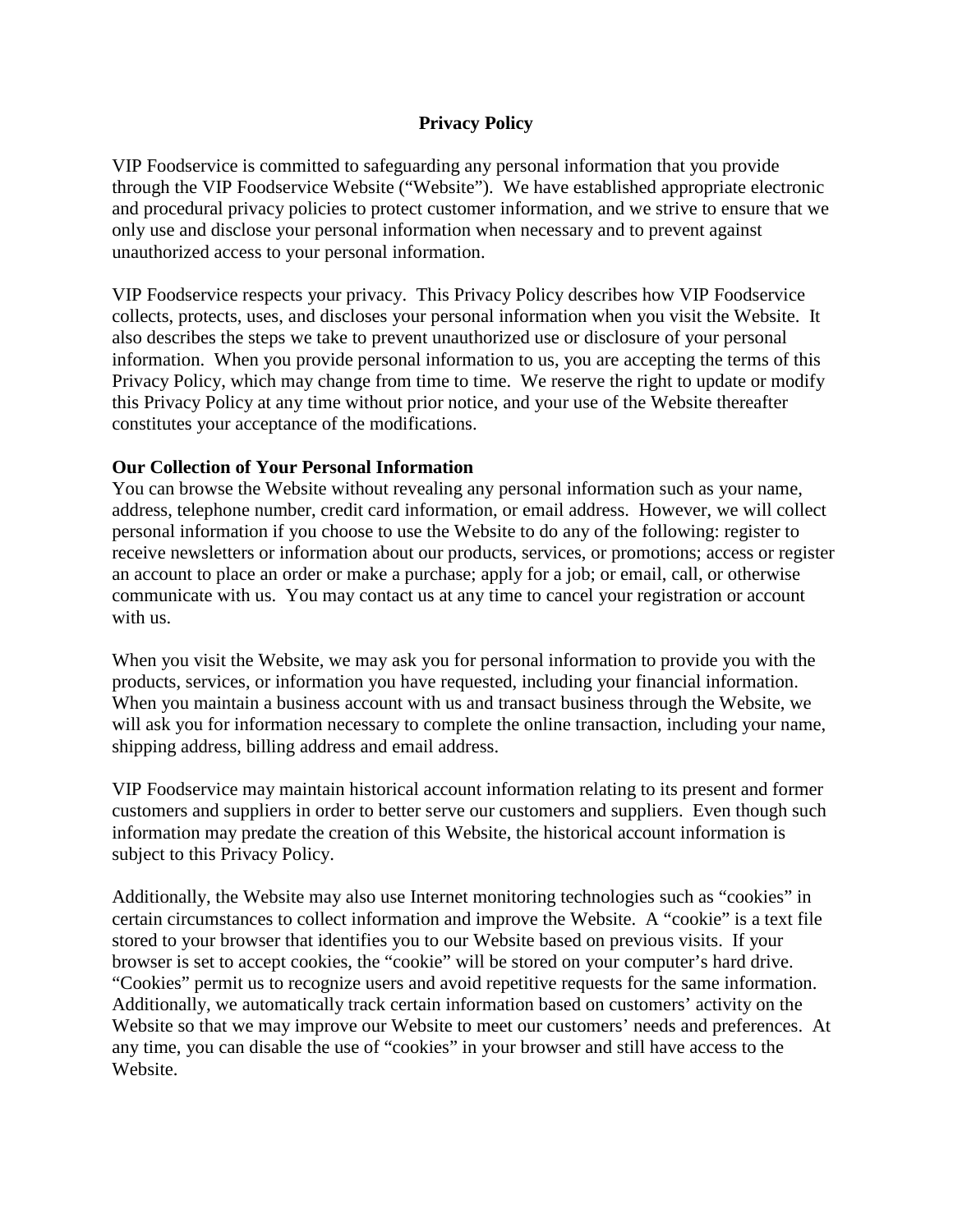# **Our Use of Your Personal or Business Information**

VIP Foodservice will retain your personal information or business information in our database in order to help us serve you better, including to process transactions placed by customers, order goods from suppliers, and respond to the requests of customers utilizing the Website. We may use the information from customers to perform research to better understand our customers. We may share your personal information or business information with our vendors, partners or affiliates. Additionally, we may release customer information when it is necessary to comply with the law, to enforce VIP Foodservice's legal rights, or to protect VIP Foodservice or its customers.

When we share your personal or business information with third-party service providers, we use good faith efforts to require those service providers to protect your private information by implementing adequate security measures and by using the personal information only as authorized. However, we cannot directly control or supervise those third parties, and cannot guarantee that your personal or business information will be protected by third parties. Your use of this Website is at your own risk, and we will not be responsible for any breach of your privacy by the third-party service providers.

We may combine personal or business information about you with information about other customers to create aggregate or summary reports in a manner that does not identify you individually. We may provide such aggregate data to third parties for marketing, advertising, or other purposes. Such data will never include personal or business information that would specifically identify a particular individual or business.

# **Security**

Access to the information you provide is limited to VIP Foodservice employees and contractors who need it in order to serve customers or to maintain our information systems. VIP Foodservice makes every reasonable effort to ensure that your personal information is protected while you are on our Website.

#### **Use by Minors**

VIP Foodservice does not intend to collect personal information online from minors. If your child has provided personal information through the Website without your knowledge and consent, please contact us so we can remove it from our database.

#### **Links to Other Websites**

This Privacy Policy applies only to this Website. The Website may contain links to websites operated by others companies, and each of those companies maintains its own policies and procedures regarding the collection, use and security of personal information. We are not affiliated with those third-party website and are not responsible for the manner in which others use your personal information. You should carefully review the Privacy Policy of any such website and agree to its terms before you share any personal information.

#### **Terms of Use**

This Privacy Policy supplements, but does not supersede, the Terms of Use also pertaining to this Website. Please read the Terms of Use carefully before using this Website.